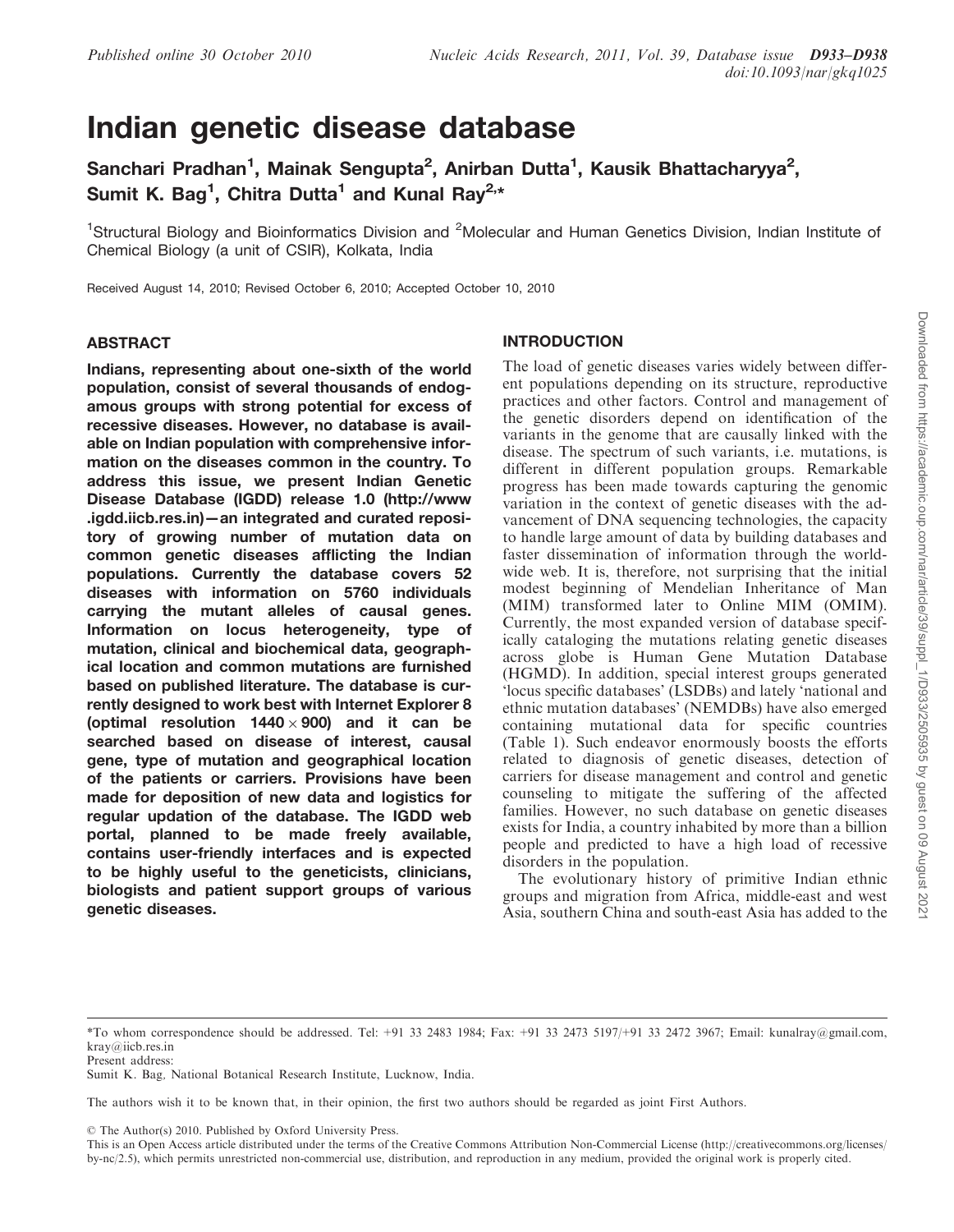| Table 1. IGDD compared to existing <sup>a</sup> NEMDBs (National and 1 |                                                                    |                                                                                           |                               |                                       |                                                                     |                                 |                                   |                                                                                                                                                                                                                                                                                                                                                                                                                |                                                                               |
|------------------------------------------------------------------------|--------------------------------------------------------------------|-------------------------------------------------------------------------------------------|-------------------------------|---------------------------------------|---------------------------------------------------------------------|---------------------------------|-----------------------------------|----------------------------------------------------------------------------------------------------------------------------------------------------------------------------------------------------------------------------------------------------------------------------------------------------------------------------------------------------------------------------------------------------------------|-------------------------------------------------------------------------------|
| Databases                                                              |                                                                    | $\begin{array}{c} \mathrm{Patients} \\ \mathrm{carriers} \\ \mathrm{studied} \end{array}$ | diseases                      | nutations<br>recorded<br><b>Total</b> | nutations<br>Jnique                                                 | Patient-<br>specific<br>records | Summary<br>statistics<br>provided | aunched<br>last<br>updated                                                                                                                                                                                                                                                                                                                                                                                     | Published                                                                     |
| Finnish Disease Database (Finland)                                     |                                                                    |                                                                                           |                               |                                       |                                                                     |                                 |                                   |                                                                                                                                                                                                                                                                                                                                                                                                                |                                                                               |
| Iranian Human Mutation Database (Iran)                                 | 5.30<br>68.68.880<br>5.38.58.578.578.774<br>5.180.100.28.56.475.11 | EEEEEEEEEEEE                                                                              | 5821                          |                                       | E 3<br>E 3 3 3 4 5 6 8 8 8 7 8 7 8 9<br>E 3 8 8 7 8 8 8 9 8 7 8 9 8 |                                 | 282222222828                      | $\begin{array}{l} 2002 \\ \text{September: } 2003 \\ \text{September: } 2005 \\ \text{June: } 2006 \\ \text{July: } 2010 \\ \text{July: } 2010 \\ \text{February: } 2006 \\ \text{February: } 2000 \\ \text{Apiri: } 2010 \\ \text{Apiri: } 2000 \\ \text{August: } 2008 \\ \text{August: } 2008 \\ \text{January: } 2000 \\ \text{January: } 2000 \\ \text{June: } 2009 \\ \text{June: } 2009 \\ \end{array}$ | いい (1)<br>Yes 2000年のの<br>Yes 348.8000 アドリング Xes 36<br>Yes 2000 アドリング Xes 2000 |
| The Cypriot National Mutation Frequency Database (Cyprus)              |                                                                    |                                                                                           |                               |                                       |                                                                     |                                 |                                   |                                                                                                                                                                                                                                                                                                                                                                                                                |                                                                               |
| The Hellenic National Mutation Database (Greece)                       |                                                                    |                                                                                           |                               |                                       |                                                                     |                                 |                                   |                                                                                                                                                                                                                                                                                                                                                                                                                |                                                                               |
| The Iranian National Mutation Frequency Database (Iran)                |                                                                    |                                                                                           |                               |                                       |                                                                     |                                 |                                   |                                                                                                                                                                                                                                                                                                                                                                                                                |                                                                               |
| The Israeli National Genetic Database (Israel)                         |                                                                    |                                                                                           | $8,80$ $8,80$ $10,80$ $10,80$ |                                       |                                                                     |                                 |                                   |                                                                                                                                                                                                                                                                                                                                                                                                                |                                                                               |
| The Lebanese National Mutation Frequency Database (Lebanon)            |                                                                    |                                                                                           |                               |                                       |                                                                     |                                 |                                   |                                                                                                                                                                                                                                                                                                                                                                                                                |                                                                               |
| The Moroccan Human Mutation Database (Morocco)                         |                                                                    |                                                                                           |                               |                                       |                                                                     |                                 |                                   |                                                                                                                                                                                                                                                                                                                                                                                                                |                                                                               |
| The Serbian National Mutation Frequency Database (Serbia)              |                                                                    |                                                                                           |                               |                                       |                                                                     |                                 |                                   |                                                                                                                                                                                                                                                                                                                                                                                                                |                                                                               |
| Thailand Human Mutation and Variation database (Thailand)              |                                                                    |                                                                                           |                               |                                       |                                                                     |                                 |                                   |                                                                                                                                                                                                                                                                                                                                                                                                                |                                                                               |
| Turkish Human Mutation Database (Turkey)                               |                                                                    |                                                                                           |                               |                                       |                                                                     |                                 |                                   |                                                                                                                                                                                                                                                                                                                                                                                                                |                                                                               |
| FINDbase worldwide (92 populations)                                    |                                                                    |                                                                                           |                               |                                       |                                                                     |                                 |                                   |                                                                                                                                                                                                                                                                                                                                                                                                                |                                                                               |
| Indian Genetic Disease Database (India)                                |                                                                    |                                                                                           |                               |                                       |                                                                     |                                 |                                   | ugust 2010                                                                                                                                                                                                                                                                                                                                                                                                     |                                                                               |
| NA: Not applicable; INR: Information not retrievable.                  |                                                                    |                                                                                           |                               |                                       |                                                                     |                                 |                                   |                                                                                                                                                                                                                                                                                                                                                                                                                |                                                                               |

aCurrently available/accessible online; Singapore Human Mutation and Polymorphism Database is not included since the variants listed in the database are not distinctly categorized into Currently available/accessible online; Singapore Human Mutation and Polymorphism Database

'nutations' or 'polymorphisms'. 'mutations' or 'polymorphisms'.

<sup>b</sup>Not specified whether total or unique mutations. bNot specified whether total or unique mutations.

dPatient-specific record of IGDD includes personal data (e.g. age, sex, ethnicity, geographical location, etc.) and clinical and bio-chemical data. of IGDD includes personal data (e.g. age, sex, ethnicity, geographical location, etc.) and clinical and bio-chemical data Patabase records only unique mutations.<br><sup>4</sup>Patient-specific record of IGDD includes cDatabase records only unique mutations.

genetic diversity of the country (9). However, religion, language and geographical location of habitat serve as barriers to random mating in the Indian population. Inbreeding is practiced in some geographical regions of India (population-inbreeding coefficient: 0.00 to 0.20) (10). Thus, the overall heterogeneity of population along with the underlying endogamy makes India, a unique case of importance with respect to a high prevalence of genetic diseases and mutations. This highlights the importance of identifying recessive diseases in the Indian groups and screening the causal genes. In addition to the overall effect of 'founder events', in some communities, the load of genetic disorder is relatively higher due to the practice of consanguineous marriage, especially in south India (11).

In March 2006, a study conducted through the March of Dimes Birth Defect Foundation, reported the birth defect prevalence in India as 64.4 (per 1000 live births) (12). Rao and Ghosh (2005) report that 1 out of 20 children admitted to hospital has a genetic disorder that ultimately account for about 1 out of 10 childhood deaths (13). In India's urban areas, congenital malformations and genetic disorders are the third most common cause of mortality in newborns (14). However, there is no common source of information to assess the load of specific genetic diseases reported in India, extent of locus and mutational heterogeneity, common mutations in the causal genes and the extent of molecular studies carried out vis-a`-vis lack of it in the context of the disease load. In fact, most of the pilot studies are local and hospital based. The genetic services are also not well established and localized sporadically. The situation certainly calls for a comprehensive repository of mutational data aided by specific clinical and other relevant information of patients from different regions of India. Here we describe Indian Genetic Disease Database (IGDD), a comprehensive documentation that intends to record patient-specific mutation spectrum of genetic diseases among the Indian population that would help designing assays and diagnostic tests to detect mutations, diagnose genetic diseases and identify carriers.

## DATABASE ORGANIZATION

The logistics based on which IGDD has been created is shown schematically in Figure 1. The database offers an integrated and curated repository of experimentally characterized and reported mutations responsible for genetic disorders in Indian population. An easy-to-use web interface allows a remote user to retrieve (and submit) data through interactive web forms. The home page of IGDD provides links to other major publicdomain knowledge-bases on human genetic disorders. Details of the software design, data sources, query options and other features of the database are described in the following subsections.

## Software design and implementation

The database is designed and implemented on a three-tier architecture—user/client, web-interface and RDBMS

 $int<sub>O</sub>$ 

not included since the variants listed in the database are not distinctly categorized

Ω.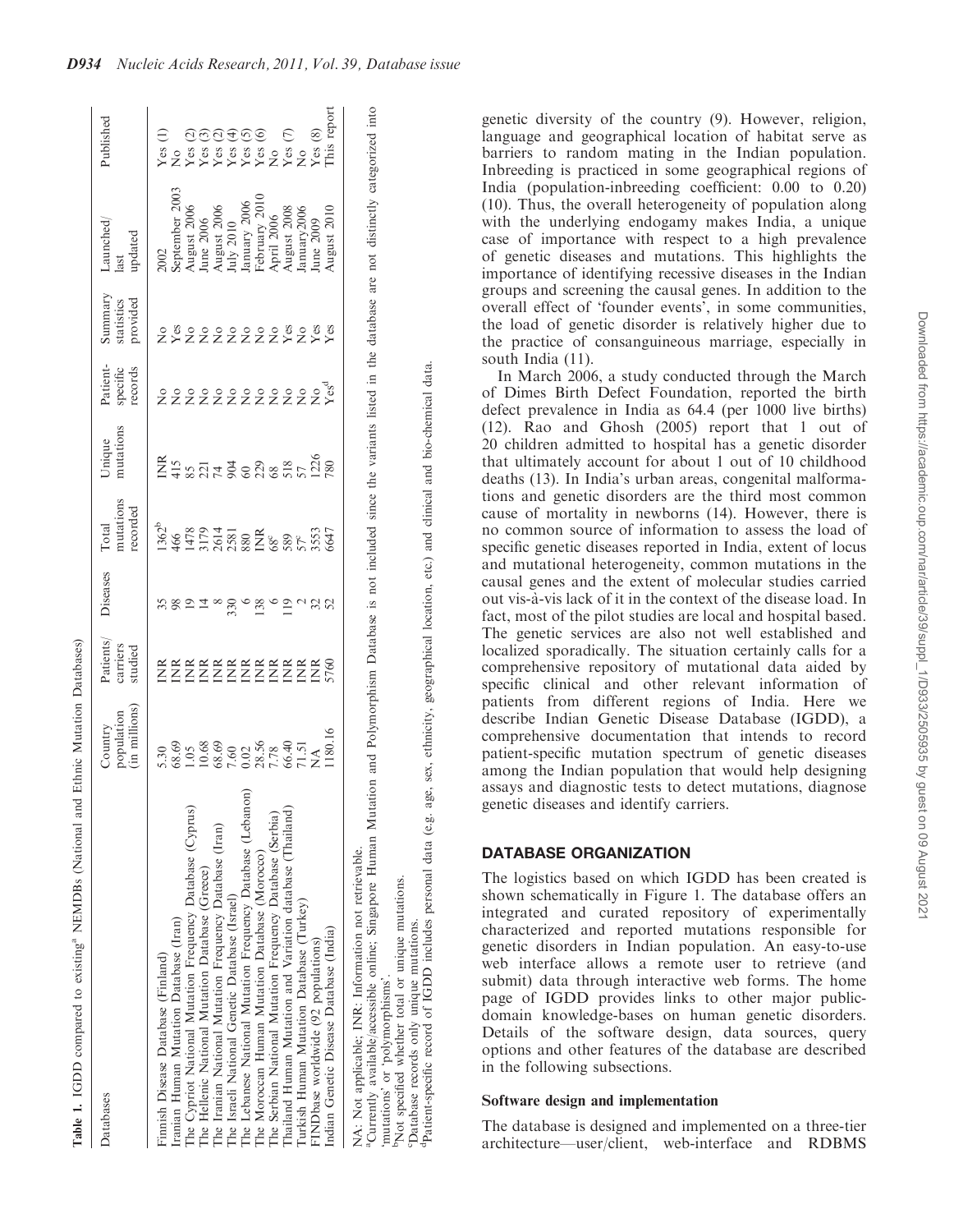

Figure 1. The schematic representation of the IGDD.

backend. The web interface is comprised of a collection of 'web applications'/'web forms' developed in Microsoft Visual Basic .NET 2003. The home page of the database (http://www.igdd.iicb.res.in) serves as the gateway to the

interlinked web forms capable of querying the database contents dynamically as instructed (by the user) through button clicks, check-boxes and drop-down menus. In the backend, the relational database is managed with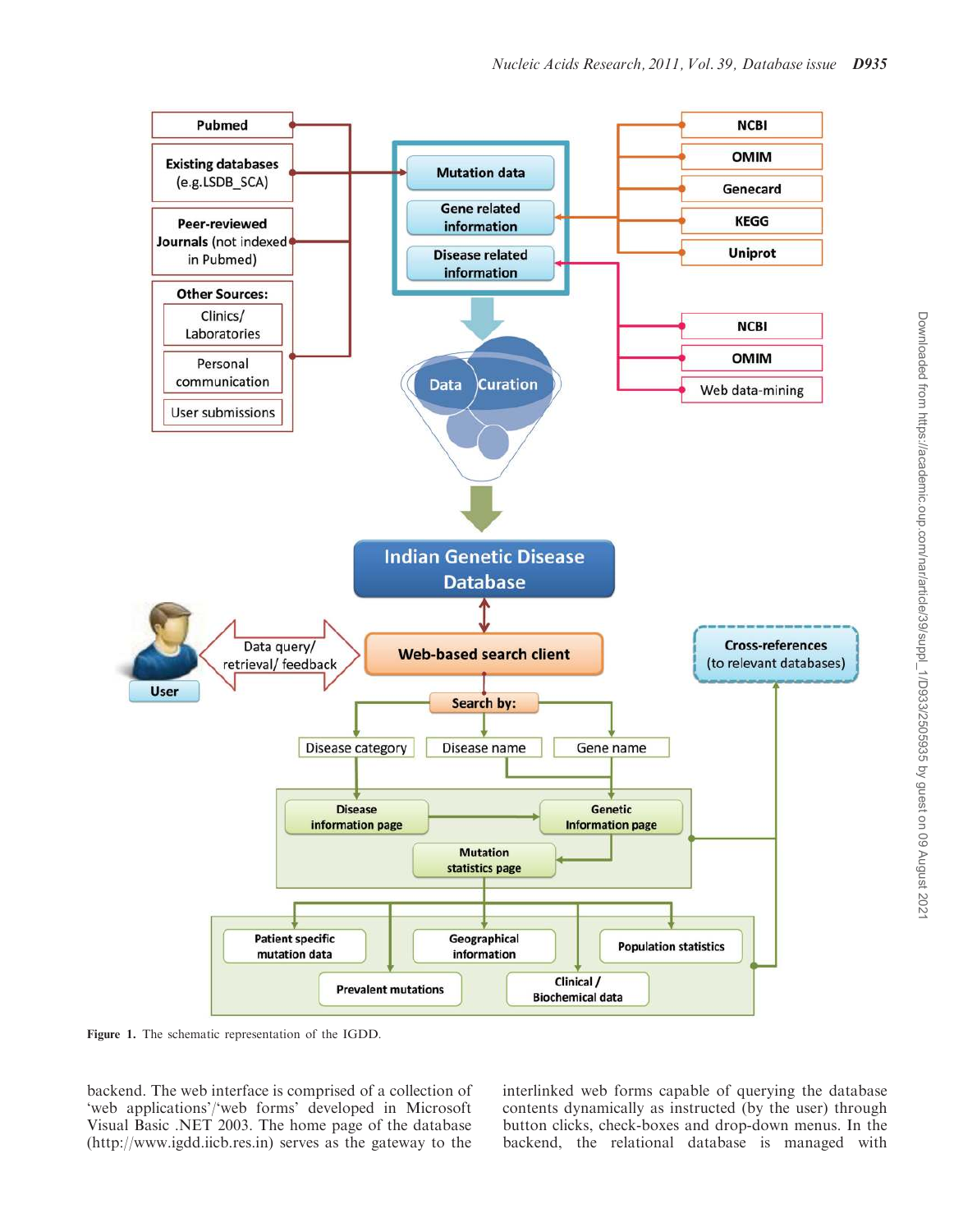ORACLE 9i. The data collected from different sources are initially stored in manually curated flat-files and uploaded to the database through the SQL\*Loader utility. Statistics and figures accompanying the data are auto-generated by software tools developed in-house and subject to automated revision during each update. The database is currently designed to work best with Microsoft Internet Explorer 8 (optimal resolution  $1440 \times 900$ ).

#### Source of data

The primary source of data is peer-reviewed published reports. With exception of a few reports all others are cited in PUBMED. In addition, data have been collected through personal communication with genetic laboratories, especially in case of  $\beta$ -thalassemia—the most prevalent genetic disease in India. All the data sources are duly referred to and respective bibliographic pages are hyperlinked.

For convenience of users, the diseases enlisted in IGDD have been divided into various categories such as 'Blood Related Disorders', 'Eye related Disorders', 'Pigmentation Disorders', etc. Diseases with complex clinical syndromes or affecting multiple organs have been included under the 'Multisystem Disorder' category. Every documented disorder has been described briefly and aided by proper links (to OMIM) for more detailed reading.

#### Data content

IGDD release 1.0 holds entries for 52 genetic diseases and 63 related genes collated from 123 reports, published during 1993–2010. Currently, 2394 patients and 3366 carriers (resident or non-resident Indian individuals) are enlisted in the database harboring 6647 mutations of which 780 are unique in nature. Majority of these mutations are missense changes (41.3%) followed by other types of mutations (Table 2).

## Data curation

The errors found in report of mutations have been corrected when it is obvious. Those variants have not been included in the database for which coordinates of the nucleotide in the gene/cDNA and type of mutation are not clearly presented. All the mutations in the database have been linked to specific individuals with their respective phenotypic data depending on the availability of such information. Those studies that reported total mutations only, without any patient record or the number of alleles, were not enlisted in the database. Attempts are being made to convert all the mutations in single format as recommended by the Human Genome Variation Society (HGVS).

## Query options

IGDD can be navigated through by three major query options: (i) disease category, (i) disease name and (iii) gene name, as depicted in Figure 1. Selection for a specific disease category through respective buttons directs the users to the 'Disease Information' page,

Table 2. Summary of the raw data of the IGDD

| Parameters                             | Counts           |
|----------------------------------------|------------------|
| Patients                               | 2394             |
| Carriers                               | 3366             |
| Male                                   | 920              |
| Female                                 | 276              |
| Sex not specified                      | 4564             |
| Diseases/disorders/syndromes           | 52               |
| Disease with known mode of inheritance | 51               |
| Autosomal dominant                     | 12               |
| Autosomal recessive                    | 29               |
| X-linked dominant                      | 1                |
| X-linked recessive                     | 6                |
| Y-linked                               | $\boldsymbol{0}$ |
| Complex                                |                  |
| Multiple                               | $\overline{2}$   |
| Genes                                  | 63               |
| Total mutations                        | 6647             |
| Unique mutations                       | 780              |
| Missense mutations                     | 322              |
| Nonsense mutations                     | 70               |
| Deletion mutations                     | 91               |
| Insertion mutations                    | 49               |
| InDel mutations                        | 8                |
| Splice site mutations                  | 48               |
| Repeat mutations                       | 85               |
| Gross mutations                        | 106              |
| Synonymous mutations                   | 1                |
| Total reports studied                  | 123              |
| Time span (in years)                   | 1993-2010        |

displaying the list of diseases under the preselected category, along with short description. Selection of a specific disease, either through the buttons in the Disease information page, or directly from a drop-down menu provided in the search bar routes the users to a 'Genetic Information' page that lists the causal genes, their chromosomal locations and subtypes of the disease, wherever relevant. This page may also be accessed by selecting the respective gene from a drop-down menu in the search bar. Each of the enlisted genes is linked to a 'Mutation Statistics' page that displays information on the encoded protein and mutation statistics along with cross references to global databases, LSDBs and Disease-Support groups.

A second level of query options is provided in the Mutation Statistics page through which the users can select for a specific type of mutation to arrive at the respective Mutation page. Figure 2 shows a screen shot of the 'Mutation page' that displays available individual specific-information. A search tool has been incorporated in this page to allow the user to search the relevant data for a specific mutation, either by nucleotide change or amino acid change. Moreover, a filtering utility helps the user identify mutations reported from different geographical locations of India.

The prevalent mutations for each disease gene (where  $n > 50$ ) are graphically represented in the 'Mutation Statistics' page. The number of individuals harboring the mutations pertaining to a specific disease from different geographical locations is pictorially represented in the Indian map. To make best of data accessibility, the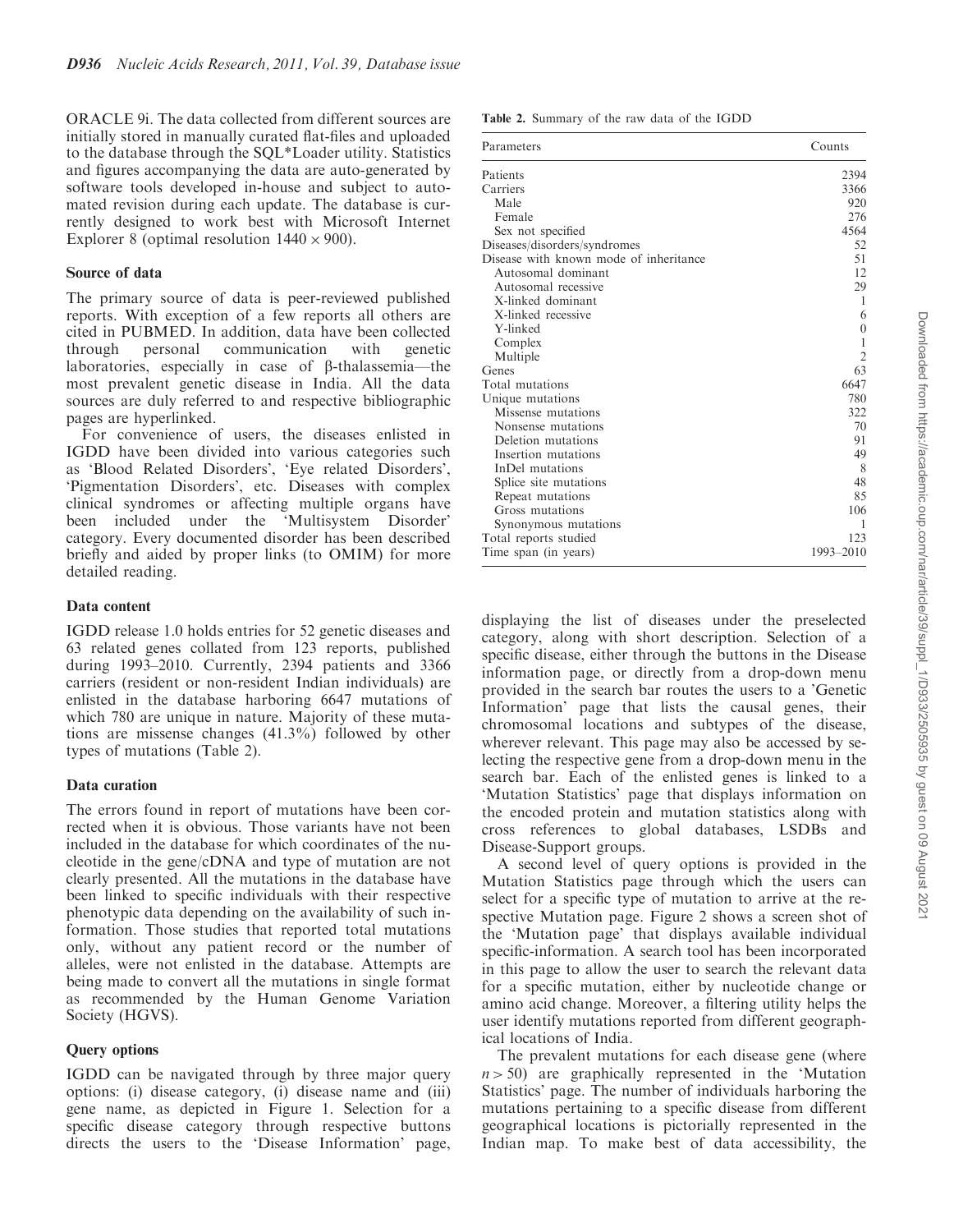|                |     |                      |                                | NA: Not available, SC: Serum Caeruloplasmin, UC: Urinary Copper |                                |                     |                                     |                                    |                                                   |                     |                                                               |           |                 |                                                                    |                             |                          |
|----------------|-----|----------------------|--------------------------------|-----------------------------------------------------------------|--------------------------------|---------------------|-------------------------------------|------------------------------------|---------------------------------------------------|---------------------|---------------------------------------------------------------|-----------|-----------------|--------------------------------------------------------------------|-----------------------------|--------------------------|
| <b>SI.No</b>   | ID  | <b>Donor Disease</b> | Age<br><b>Status (yr.)/Sex</b> | <b>Nucleotide</b><br>Change                                     | <b>Amino</b><br>acid<br>Change | Location<br>in gene | Location<br>in.<br>Protein          | <b>Mutation in</b><br>other allele | <b>Clinical Features</b>                          | <b>Data</b>         | <b>Biochemical Geographical Ethnic Familial /</b><br>Location | gr.       | <b>Sporadic</b> |                                                                    | Other<br>Remarks Population | <b>References</b>        |
|                |     | SK11* Patient        | <b>NA/NA</b>                   | c.3418delT                                                      | p.V1140A Exon 16               |                     |                                     | ATP loop Uncharacterized NA        |                                                   | <b>NA</b>           | North India                                                   | <b>NA</b> | Familial        | None                                                               | Not Known                   | Kumar et al.<br>2005     |
| $\overline{2}$ | 19  | Patient              | 10/F                           | c.3895delC p.L1299L Exon 18                                     |                                |                     | ATP<br>Hinge                        |                                    | Uncharacterized Hepatic/Neurological NA           |                     | <b>NA</b>                                                     | <b>NA</b> | Familial        | None                                                               | Not Known                   | Santhosh et<br>al., 2006 |
| з              |     | W103 Patient 8/M     |                                | c.448del5                                                       | p.E150H Exon 2                 |                     | 2nd<br>copper-<br>binding<br>domain | p.E150H                            | Hepatic/Neurological SC: 2.5; UC:                 |                     | East India                                                    | <b>NA</b> | Familial        | Truncated<br>protein<br>with only<br>1st Cu<br>binding<br>domain   | Not Known                   | Gupta et al.             |
|                |     | W166 Patient 11/M    |                                | c.892delC                                                       | p.0298K Exon 2                 |                     | 3rd<br>copper-<br>binding<br>domain | $p$ <sub>C271X</sub>               | Hepatic/Neurological                              | SC: 5.0, UC:<br>200 | East India                                                    | <b>NA</b> | Familial        | Truncated<br>protein<br>with only<br>1st 3 Cu<br>binding<br>domain | Not Known                   | Gupta et al.<br>2005     |
| 5              | W22 | Patient 18/F         |                                | c.448del5                                                       | p.E150H Exon 2                 |                     | 1st<br>copper-<br>binding<br>domain |                                    | Uncharacterized Hepatic/Neurological SC: 3.0, UC: |                     | East India                                                    | <b>NA</b> | Familial        | Truncated<br>protein<br>with only<br>1st Cu<br>binding<br>domain   | Not Known                   | Gupta et al.<br>2005     |
| 6              |     | W257 Patient 9/F     |                                | c.448del5                                                       | p.E150H Exon 2                 |                     | 2nd<br>copper-<br>binding<br>domain | p.E150H                            | Neurological                                      | SC: 7.0, UC:<br>128 | East India                                                    | <b>NA</b> | Familial        | Truncated<br>protein<br>with only<br>1st Cu<br>binding<br>domain   | Not Known                   | Gupta et al.<br>2005     |
|                |     | W261 Patient         | 10/M                           | c.448del5                                                       | p.E150H Exon 2                 |                     | 2nd<br>copper-<br>binding<br>domain | Uncharacterized Neurological       |                                                   | SC: 7.0             | East India                                                    | <b>NA</b> | Familial        | Truncated<br>protein<br>with only<br>1st Cu<br>binding<br>domain   | Not Known                   | Gupta et al.<br>2007     |
| 8              |     | W333 Patient 11/M    |                                | c.448del5                                                       | p.E150H Exon 2                 |                     | 2nd<br>copper-<br>binding<br>domain | p.G1061E                           | <b>Hepatic/Neurological</b>                       | SC:4.0, UC:<br>145  | East India                                                    | <b>NA</b> | Familial        | Truncated<br>protein<br>with only<br>1st Cu<br>binding<br>domain   | Not Known                   | Gupta et al.<br>2007     |
| 9              |     | W378 Patient 24/M    |                                | c.448del5                                                       | p.E150H Exon 2                 |                     | 3rd<br>copper-<br>binding           | Uncharacterized Neurological       |                                                   | SC: 10.4            | East India                                                    | <b>NA</b> | Familial        | Truncated<br>protein<br>with only<br>1st Cu                        | Not Known                   | Gupta et al.<br>2007     |

Figure 2. A screen-shot of the Mutation Page.

summary statistics for each disease gene has been provided as a downloadable text file (*Summary sheet*) in the Mutation Statistics page. A detailed users' manual is available in the 'Help Page' to facilitate effective usage of the database.

## Data submission and updates

There is a provision for submission of new mutation data in the database. We shall accept both novel and previously reported mutations identified in new patients that would help project the mutational load in different population groups in India. Currently, mutation submission can be done by sending a duly filled submission form and sent via email (igdd.iicb@gmail.com). However, mutational data will be accepted based on either their publication in peer-reviewed journal or supportive documentary evidence leading to identification of the mutations. We plan to make the submission a web-based feature in near future for user convenience. All updates would be incorporated in the updated versions of the database planned to be released every 4–6 months interval depending on the volume of new data available.

## DATABASE AVAILABILITY

The database would be publicly available free of cost without any license fees or requirement of prior registration.

## SALIENT FEATURES OF THE DATABASE

At present, IGDD represents one of the most data-intensive repositories compared to other available NEMDBs (Table 1). It can be used as a platform to analyze and retrieve maximum information on disease prevalence trend, common mutations and most importantly the clinico-pathological data associated with specific mutations for a particular genetic disorder. In this context, unlike most other mutation databases, IGDD has been formatted as individual centric to correlate the genotype of an individual with his/her disease-related phenotype. Thus genotype–phenotype correlation could be attempted and compared between different individuals (i) who are homozygous for the same mutation or (ii) bear different mutations with similar fate of the encoded protein (e.g. different termination mutations, gross deletion, etc.). Further enrichment of the